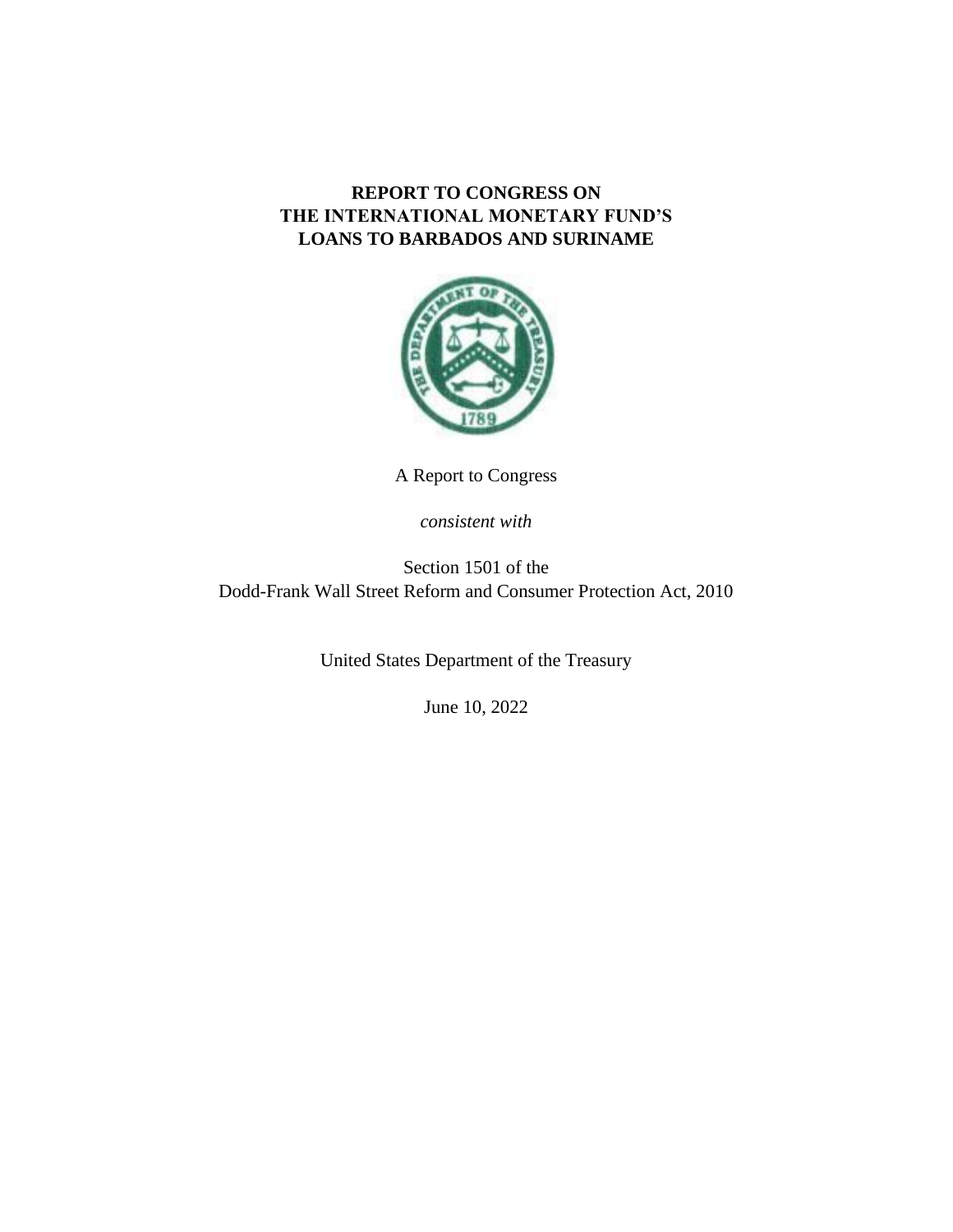#### **Introduction**

This report provides an assessment of the likelihood that Barbados and Suriname will repay their loans to the International Monetary Fund (IMF) in full. This report is required by section 1501 of the *Dodd-Frank Wall Street Reform and Consumer Protection Act, 2010*. <sup>1</sup> Both countries meet the reporting criteria specified in the legislation: namely, both received loans at a time when the most recent data established that their public debt-to-GDP ratios were greater than 100%, and neither is eligible for assistance from the International Development Association. As directed by section 1501, and consistent with its longstanding practice with respect to all loans, the Office of the United States Executive Director (OUSED) at the IMF, in close coordination with the Treasury Department, conducted a careful and thorough evaluation of the proposed programs for Barbados and Suriname when they were submitted to the IMF Executive Board. The OUSED and Treasury continue to monitor progress under both programs.

## **BARBADOS**

Barbados has struggled to break free from a vicious cycle of low or negative growth since the 2008-09 global financial crisis. On October 1, 2018, with public debt at around 160% of GDP, the country entered a four-year Extended Fund Facility (EFF) for SDR 208 million (about \$290 million). To better manage the impact of COVID-19, Barbados requested and received an augmentation of its EFF for an additional SDR 114 million, bringing total access to 323% of quota. Under the program, Barbados's public debt declined to 125% at the end of fiscal year 2019/2020, before rising to 142% due to the impact of the COVID-19 pandemic.

The main pillars of the EFF include: (i) fiscal adjustment that adopts a primary surplus of 6% of GDP in the medium term; (ii) State Owned Enterprise (SOE) reforms to reduce transfers that have become a significant burden on the budget; (iii) external debt restructuring with foreign commercial creditors; (iv) maintaining the stability of the financial system following the impact of domestic debt restructuring; and (v) growth-oriented reforms aimed at supporting both the traditional and non-traditional private sector.

Because of the need for assistance to respond to the COVID-19 crisis, the United States supported the restoration of access to World Bank Group financing for Barbados, which had previously graduated from eligibility to borrow. In the Inter-American Development Bank, which does not have a formal graduation policy, the United States agreed to support loans to Barbados for the purpose of responding to the pandemic. MDBs have subsequently provided

 $1$  <sup>1</sup> P.L. 111-203; codified at 22 U.S.C. 286tt(b), section 68(b) of the Bretton Woods Agreements Act: "Within 30 days after the Board of Executive Directors of the Fund approves a proposal [to make a loan to a country whose public debt exceeds gross domestic product and is not eligible for assistance from the International Development Association], and annually thereafter by June 30, for the duration of any program approved under such proposals, the Secretary of the Treasury shall report in writing . . . assessing the likelihood that loans made pursuant to such proposals will be repaid in full, including—(1) the borrowing country's current debt status, including, to the extent possible, its maturity structure, whether it has fixed or floating rates, whether it is indexed, and by whom it is held; (2) the borrowing country's external and internal vulnerabilities that could potentially affect its ability to repay; and (3) the borrowing country's debt management strategy."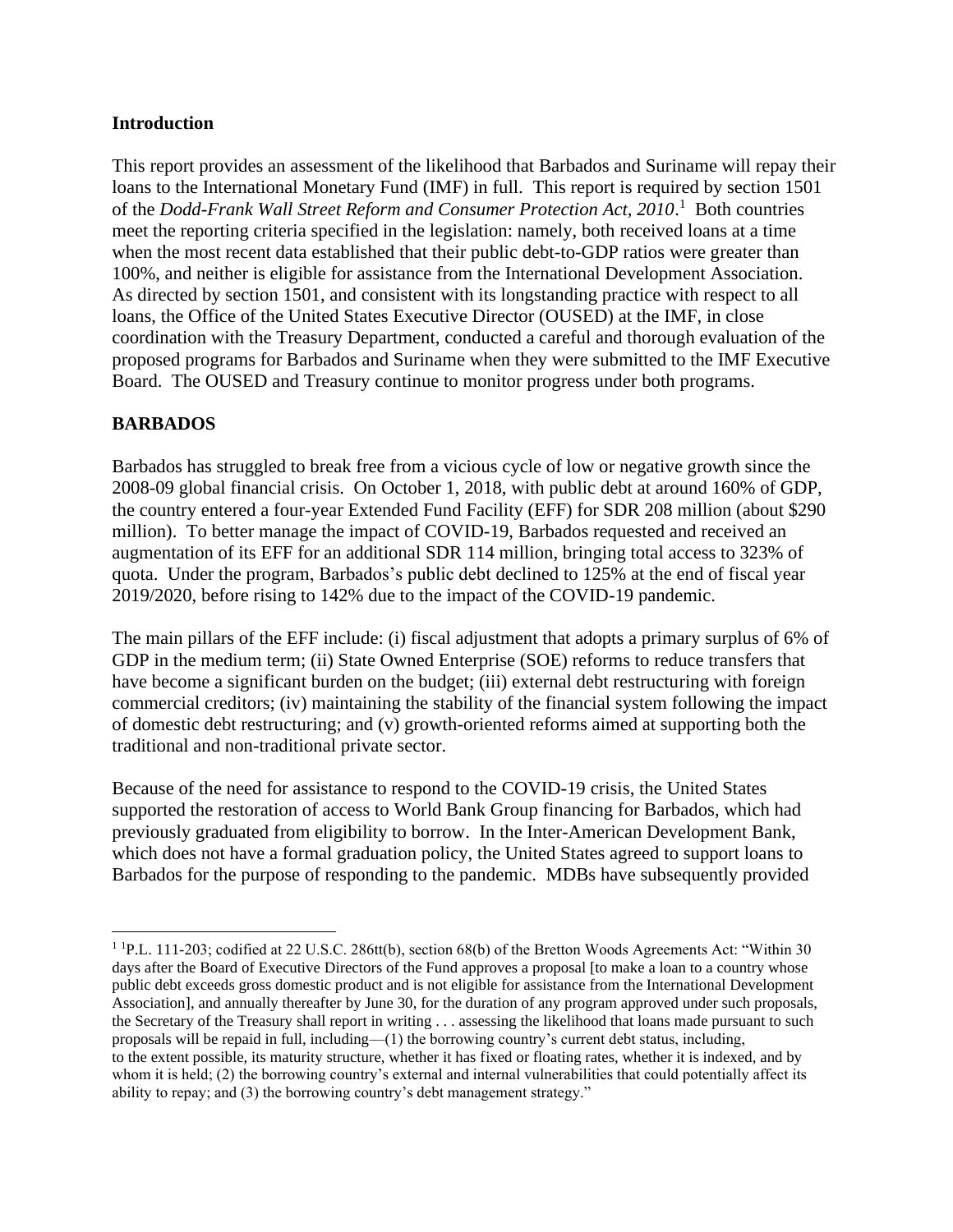significant financing alongside the IMF, which has helped to finance the budget shortfall that emerged as a result of the steep drop in tourism due to the COVID-19 pandemic.

In December 2019, Barbados completed a successful external public debt restructuring (following its 2018 domestic debt restructuring) to further reduce the stock of public debt, lower interest payments, and lengthen maturities to increase Barbados's repayment capacity. Supported by the IMF program, international reserves have recovered from about three months of import coverage pre-program to about eight months of import coverage by October 2021, aided by disbursements from the Inter-American Development Bank and the Caribbean Development Bank.

Barbados continued to face economic difficulties in 2021 due to exogenous shocks. Ash from a volcanic eruption on nearby St. Vincent, and the effects of Hurricane Elsa, reduced Barbados's projected 2021 GDP growth to 1.6% from 3%.

Under the current EFF, the country authorities have shown strong ownership of the reform effort and program implementation. The rapid completion of a domestic debt restructuring reduced the public debt-to-GDP ratio and improved the sustainability of government debt. While Barbados met all program targets for June and September 2021, IMF staff proposed modifying some program targets to reflect the effect of the natural disaster shocks. IMF staff noted that Barbadian authorities will need to need to deliver more ambitious fiscal adjustment in years ahead to compensate for the loosening of these targets.

This program involves significant risks due to the extensive nature of the structural reforms envisioned in the program, the government's limited implementation capacity, and Barbados's still-elevated public debt levels. IMF staff have loosened Barbados's debt targets as a response to the numerous shocks it has experienced, and the country remains vulnerable to natural disasters and a prolonged global downturn in tourism due to COVID-19. However, Barbados has established a solid history of repayment to the IMF following its two previous programs, and the authorities have shown strong ownership of reform efforts amid the COVID-19 crisis. Based on its strong implementation of the program and commitment to reforms, we expect Barbados to repay the IMF in full.

## *Debt Status*

At the time of program approval, Barbados' public debt was 157% of GDP. Subsequently, Barbados completed a comprehensive domestic debt restructuring in October 2018 and an external debt restructuring in December 2019. Public debt decreased by 36 percentage points of GDP to 122% of GDP in March 2020. Since the beginning of the pandemic, the IMF projects that public debt has increased to 142% of GDP, mainly due to the 17% contraction in nominal GDP during the first year of the pandemic. After delivering the program's targeted primary fiscal surplus of 6% in 2019, the government recorded primary fiscal deficits of 1% of GDP in 2020 and 2021. IMF staff now project that Barbados's debt will reach 122% of GDP (its pre-COVID level) in early 2024, on renewed fiscal adjustment and continued gradual GDP recovery. As of the sixth review of Barbados's EFF, less than 10% of public debt was short-term dated, and slightly more than 1/3 was denominated in foreign currency. Since April 2018, public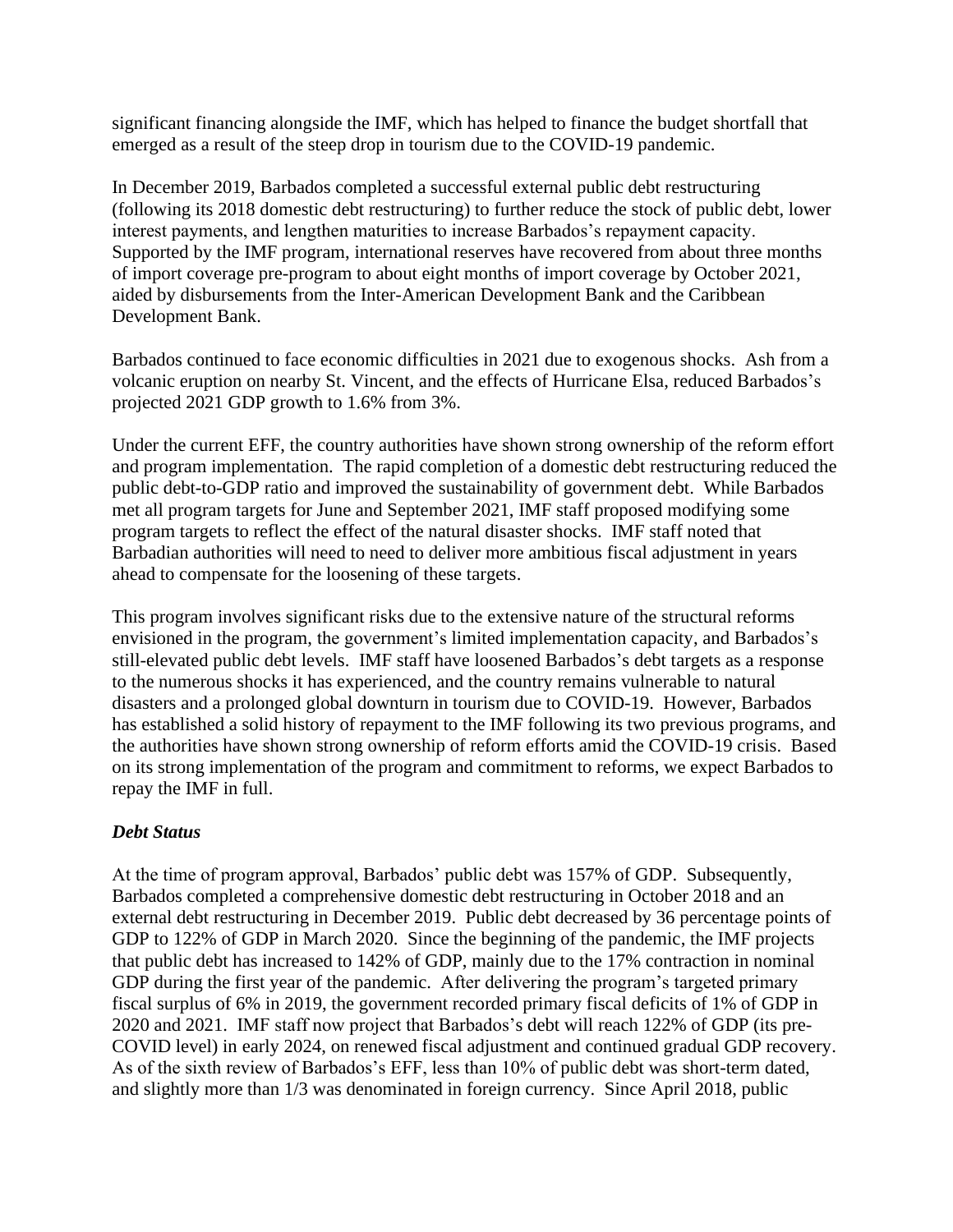external debt increased from 28% to 52% of GDP due to: (i) loans from international financial institutions to augment Barbados's foreign exchange reserves, and (ii) a decline in nominal GDP. The IMF projects that public external debt will gradually decrease to about 34% of GDP by early 2027.

IMF staff project that Barbados will reach its long-term public debt goal of 60% of GDP in 2036 – two years later than originally intended under its EFF. The Barbadian authorities will need to continue implementing structural reforms and improving domestic revenue mobilization to meet this target; doing so will also depend on an eventual recovery of GDP growth, particularly from a return of normal tourism inflows. Treasury has been supportive of the IMF's pragmatic approach, especially in light of Barbados' strong reform performance before and during the pandemic.

## *Debt Management Strategy*

Following on the government's comprehensive restructuring of its domestic debt, authorities' main goals are to reestablish a sustainable debt load and composition, in part by reducing shortterm debt below 5% of GDP. The program's design supports private sector-led investment and growth and is aimed at restoring confidence in the economy. Market confidence in Barbados's strong reform performance can be seen in the significant tightening of its bond spreads to 10 year U.S. Treasuries from 2020 through 2021. The Barbadian authorities are exploring additional measures, such as introducing a fiscal rule and publishing an annual medium-term debt strategy, to further bolster market confidence in their debt management strategy and ownership of reforms.

After securing a moratorium on external commercial debt payments, Barbados completed a debt restructuring agreement in 2019 that reduced its external debt stock, reduced its interest payments, and lengthened its average maturities. Over the medium term, Barbados is shifting its debt mix towards long-term domestic debt. Barbados also has access to additional Special Drawing Rights (\$129 million) from the general allocation in August 2021, which it could put towards budget support.

SOE reform is a core part of the IMF program, and a prerequisite for achieving a sustainable debt position in the medium term. Before Barbados's program began, 58 SOEs received an annual average of 7.5% of GDP in central government budget transfers. The EFF program targets a decrease in transfers of 2% of GDP, and Barbadian authorities are actively aligning activities of SOEs with a framework intended to rationalize SOE expenditures.

Additionally, the government's recent corporate income tax reform should foster a businessfriendly environment in Barbados, stimulating the economy and decreasing the debt-to-GDP ratio over the medium term.

## *Vulnerabilities*

Key risks to the debt reduction strategy include: limited implementation capacity of the government; untested ability to maintain the fiscal discipline needed to reduce debt over a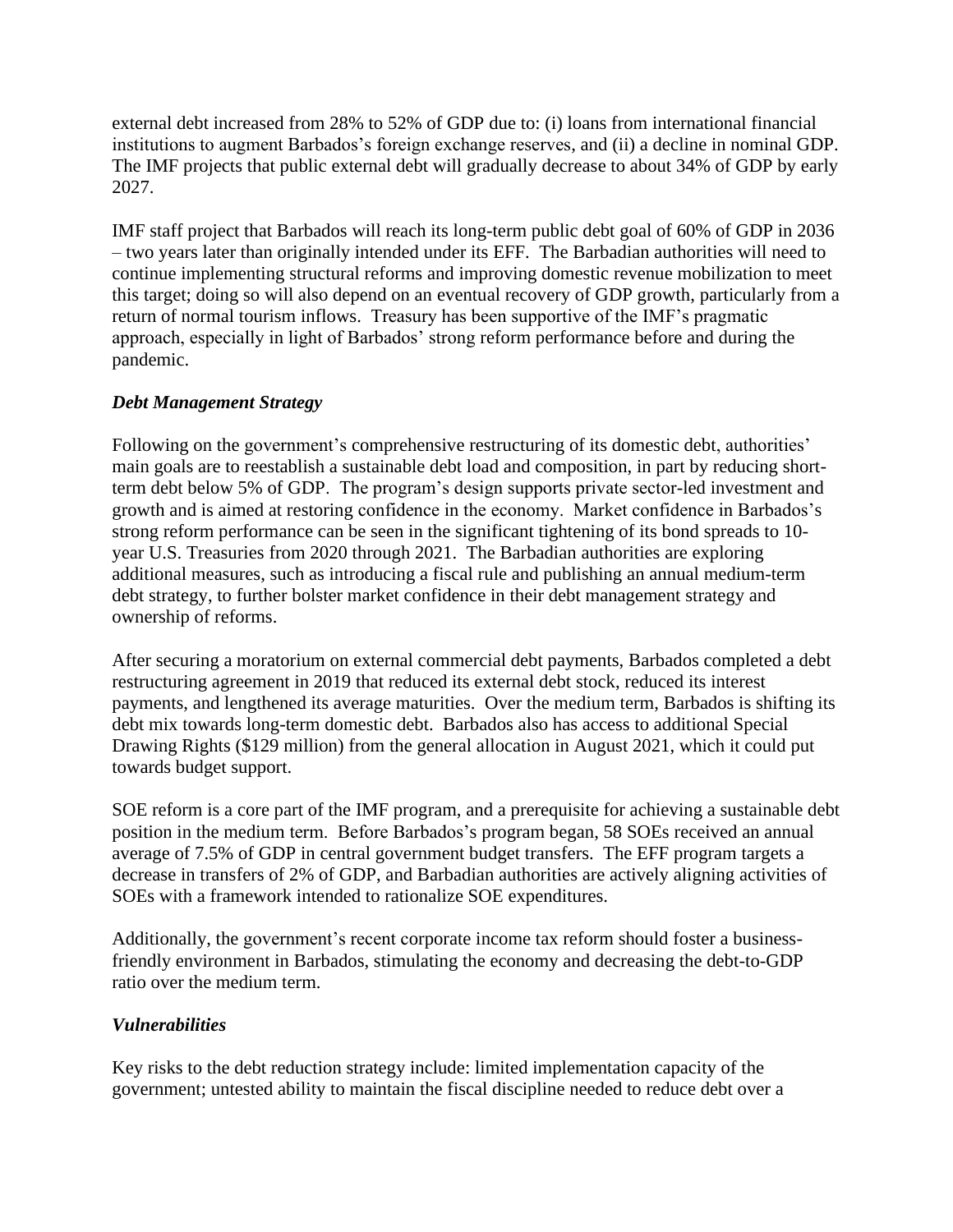sustained period; and vulnerability to external shocks, particularly those that affect tourism. Barbados remains highly exposed to the risk of significant weather-related natural disasters, including hurricanes and continued volcanic activity in neighboring Saint Vincent.

There are also vulnerabilities that the IMF program's structural reforms will not generate the forecasted benefits to growth. The authorities have initiatives to diversify the economy into new areas over time such as renewable energy, high-tech, and software development to complement the traditional services sector, but these nascent industries will take time to develop. Stateowned enterprise reforms, a key program component, will also include increases in politicallysensitive tariffs and fees which may restore profitability but could foster public discontent.

#### *Overall Assessment*

Barbados remains heavily indebted and vulnerable. However, its comprehensive domestic debt restructuring was successful in reducing its public debt burden and putting the country on a path towards sustainability. The Barbadian authorities continue to demonstrate their strong commitment to meeting IMF program objectives, including through strong public communications to maintain support for the reform effort. Although some areas of adjustment are contentious, the government's resounding reelection in January 2022 underscored the breadth of social buy-in for the reform program. The EFF also provides a sound framework to help enable significant fiscal consolidation and an increase in foreign reserves. Based on these factors and the IMF's status as a preferred creditor, the Treasury Department assesses that Barbados is likely to repay its IMF loan in full.

## **SURINAME**

Suriname's public debt hovered near 80% of GDP from 2016-19, even as the country ran up consistent and large fiscal deficits. In 2019, Suriname's government expenditures, at more than 40% of GDP, were roughly double their revenues. As spending pressures grew, the government turned to monetizing its fiscal deficits. This monetization contributed to a sharp increase in inflation.

As a result of this economic mismanagement, Suriname's precarious external position led to a dual fiscal and balance of payments crisis in 2020; its debt-to-GDP ratio nearly doubled to 148% by the end of that year. To correct these imbalances, Suriname's new government, which took office in July 2020, embarked on an ambitious series of reforms and sought an Extended Fund Facility (EFF) program with the IMF. The IMF Board approved the EFF in December 2021 with access of 367% of quota (\$688 million).

The key pillars of Suriname's IMF program include: (i) continue fiscal consolidation while further enhancing well-targeted social assistance; (ii) advance debt restructuring discussions with official and private creditors; (iii) strengthen further the new monetary policy framework; (iv) address banking system vulnerabilities; and (v) tackle money laundering, corruption and other governance shortcomings.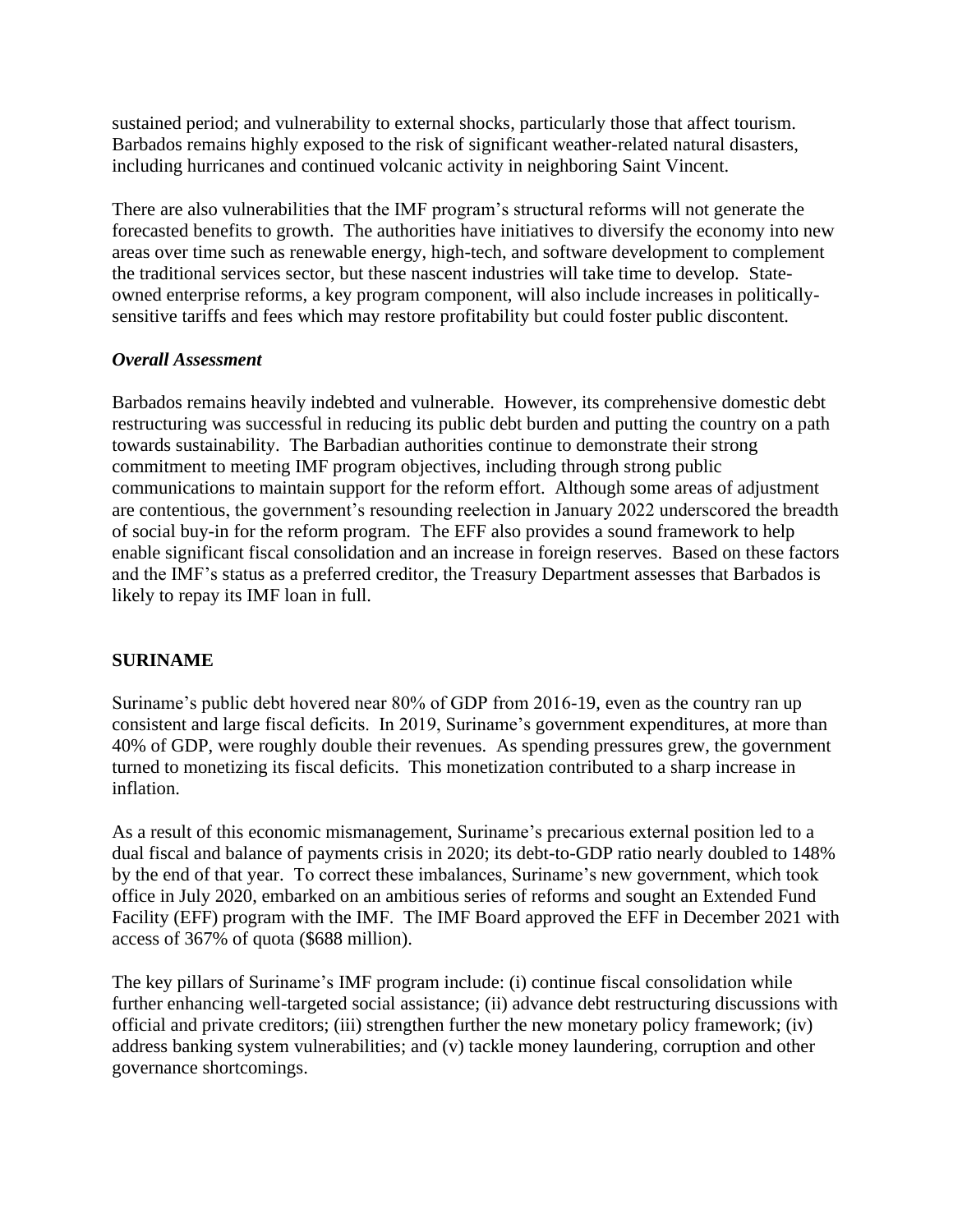Under their EFF program, Suriname's authorities sought to reduce public debt to 120% of GDP by 2024, and below 60% by 2035. The IMF Board approved Suriname's first program review in March 2022 in which Suriname met most of its performance criteria and structural benchmarks. Several benchmarks were met with a delay, and the authorities pursued corrective measures to meet a benchmark related to spending on social transfer programs.

Suriname needs a comprehensive restructuring of its public external debt to return to a sustainable debt load. Based on IMF program documents, at the end of 2020 Suriname owed \$1.1 billion (31% of total external debt) to private bond creditors, and \$728 million (20% of total external debt) to official bilateral creditors. By the end of 2021, IMF staff estimated Suriname's external arrears at 10% of GDP, with \$22 million owed to Paris Club creditors, \$7 million owed to India, and \$61 million owed to China. According to standard procedures that are accepted by bilateral creditors in the Paris Club, the Paris Club creditors provided specific and credible financing assurances in line with IMF program parameters; bilateral creditors will restructure claims on Suriname without a principal haircut. China and India, however, did not. Unusually for countries that have debts to China, Suriname is not current on its debt service, and the authorities committed to the IMF to make no payments of debt service, or to settle the overall terms of China's debt on terms that are not in line with IMF program forecasts for debt sustainability. China and India both consented to IMF lending proceeding despite the arrears that Suriname owes them. The authorities continue to negotiate in good faith with the country's external private bond creditors.

Surinamese authorities won a significant political mandate in 2020 to implement reforms in the face of spiraling inflation, a balance of payments crisis, and a ballooning deficit. They embarked on an ambitious reform plan well before their IMF program was approved. They have communicated their reform plans to the public in a timely and credible manner. Suriname's government is strongly committed to its reform agenda, and has taken significant ownership and political risks in the process.

#### *Debt Status*

The drivers of Suriname's debt increase were largely related to fiscal imprudence by the previous Surinamese government. Ill-targeted transfers and subsidies more than tripled as a share of GDP from the early 2010s to 2019, due largely to increased electricity subsidies and transfers to ministries of health, education, and social affairs. Some of the increase in debt as a share of GDP is also attributable to the economy's contraction in 2020 (15.9%).

Suriname's public debt was at 148% of GDP at the end of 2020, and declined to 125% at the end of 2021 due to the government's fiscal reforms and an appreciation in the real exchange rate. In 2021, Suriname had a primary fiscal surplus of 3.5% of GDP, and the authorities submitted a 2022 budget targeting a primary surplus of 1.7% at the time of the EFF's first review. As of the first review, almost all of Suriname's public debt was medium- and long-term dated, while roughly  $3/4$ <sup>ths</sup> was denominated in foreign currency.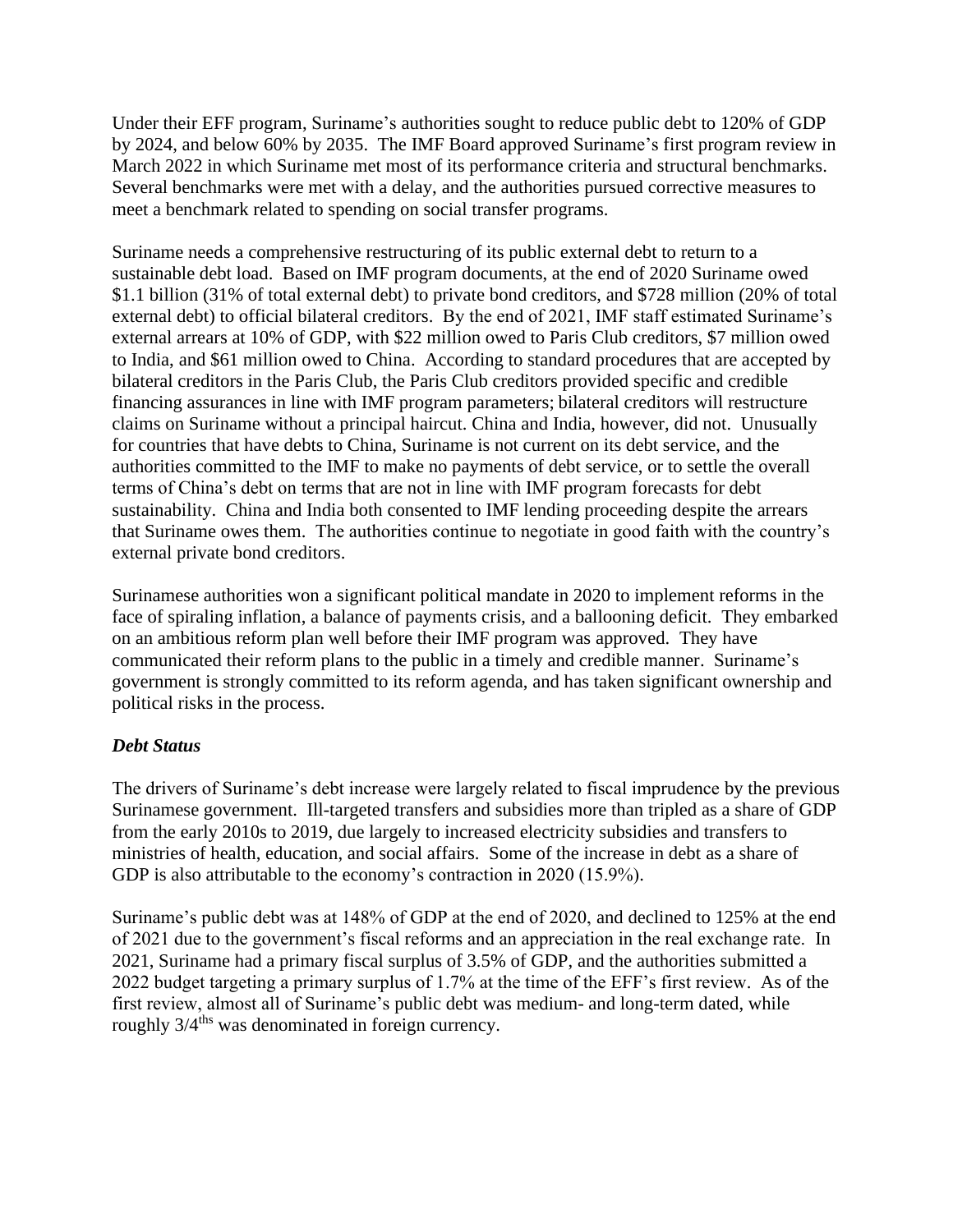#### *Debt Management Strategy*

Surinamese authorities are pursuing a series of reforms to improve the fiscal outlook. These include increasing electricity prices to achieve cost recovery, lowering the public sector wage bill by capping nominal compensation growth and streamlining the workforce, and reducing tax exemptions. They are also replacing the sales tax with a value-added tax and pursuing technical reforms to improve revenue collection and administration. More broadly, they are implementing institutional guardrails to strengthen fiscal data reporting and create a more robust budget framework.

As noted above, to restore debt sustainability Suriname will need to reach agreement on a restructuring with external creditors, both official and private. The IMF has assessed that Suriname is pursuing good faith negotiations to restructure debt with their private creditors, and the authorities remain engaged in negotiations with China and India. On existing domestic arrears to suppliers, Suriname is undertaking an audit and will subsequently design a plan this coming summer to clear these arrears.

Suriname is also exploring possible oil reserves off its coast. If these oil fields prove to be significant and reachable, Suriname's macroeconomic framework and debt restructuring envelope would be updated by the IMF accordingly.

## *Vulnerabilities*

One key vulnerability to Suriname's debt reduction strategy is the continued unwillingness of China to provide specific and credible financing assurances in line with the parameters of the EFF. The program assumes, and the Surinamese authorities have pledged, that any eventual debt treatment with China will adhere to comparability of treatment with Paris Club creditors, which have already provided specific and credible financing assurances.

Spillover effects from Russia's war against Ukraine poses another risk. The impact of Russia's war has increased commodity prices, including for oil. These increases are likely to push up overall inflation and deteriorate Suriname's current account, and may negatively impact its growth prospects. It may also require higher fiscal outlays to mitigate the pass-through effects of inflation to vulnerable households. In the medium-term, higher oil prices may facilitate investment into Suriname's potential hydrocarbon resources, which, if managed prudently and without corruption, would improve Suriname's macroeconomic prospects.

Another vulnerability is the risk of a financial crisis in Suriname. Several smaller banks are near insolvency, and the system more broadly sees elevated levels of non-performing loans. Recapitalization programs, especially in the event of insolvency, could weaken Suriname's fiscal position and impair the authorities' ability to meet IMF program targets.

Lastly, the structural reforms needed to reverse Suriname's deep fiscal and current account imbalances require significant political commitment. An erosion of political support, or the election of a less-reform-minded government, could stall or reverse Suriname's promising reform trajectory.